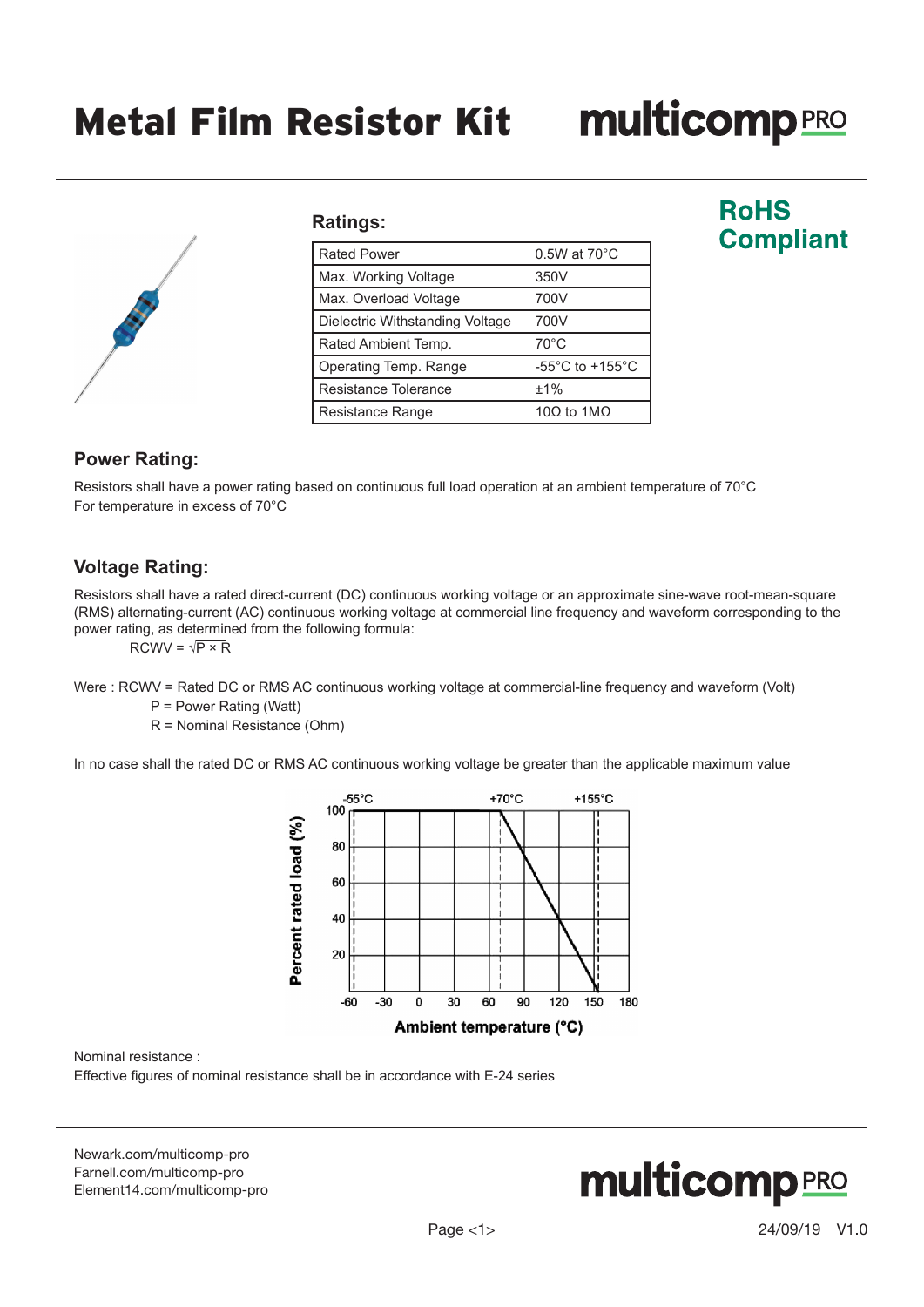## **Construction:**



| No. | <b>Name</b>       | <b>Material</b>                          |
|-----|-------------------|------------------------------------------|
|     | <b>Basic Body</b> | Rod Type Ceramics                        |
| 2   | Resistance Film   | <b>Metal Film</b>                        |
| 3   | End Cap           | Steel (Tin plated iron surface)          |
|     | <b>Lead Wire</b>  | Annealed copper wire coated with tin     |
| 5   | Joint             | By Welding                               |
| 6   | Coating           | Insulated epoxy resin (Colour: Sky blue) |
|     | Colour Code       | Epoxy Resin                              |

### **Characteristics:**

| <b>Characteristics</b>             | Limits                                                                                                   | <b>Test Methods</b><br>(JIS C 5201-1)                                                                                                                                                                                                                                                                                                                                                               |
|------------------------------------|----------------------------------------------------------------------------------------------------------|-----------------------------------------------------------------------------------------------------------------------------------------------------------------------------------------------------------------------------------------------------------------------------------------------------------------------------------------------------------------------------------------------------|
| DC. Resistance                     | Must be within the specified tolerance                                                                   | The limit of error of measuring apparatus shall not<br>exceed allowable range or 1% of resistance tolerance                                                                                                                                                                                                                                                                                         |
| <b>Insulation Resistance</b>       | Insulation resistance is $10,000M\Omega$ Min.                                                            | Resistors shall be clamped in the trough of a 90°<br>metallic V-block or foil method use a metal foil shall<br>be wrapped closely around the body of the resistor.<br>After that shall be tested at DC potential respectively<br>specified in the above list for 60 +10/-0 secs.                                                                                                                    |
| Dielectric Withstanding<br>Voltage | No evidence of flashover mechanical<br>damage, arcing or insulation break down                           | Resistors shall be clamped in the trough of a 90°<br>metallic V-block or foil method use a metal foil shall<br>be wrapped closely around the body of the resistor.<br>After that shall be tested at AC potential respectively<br>specified in the table 1. for 60 +10/-0 secs.                                                                                                                      |
| <b>Temperature Coefficient</b>     | Within the temperature coefficient<br>specified below : ±50 PPM/°C Max                                   | Natural resistance change per temp.<br>Degree Centigrade<br>$R_{2}$ -R <sub>1</sub><br>$-$ × 10 <sup>6</sup> (PPM/°C)<br>$R_1(t_2-t_1)$<br>$R_1$ : Resistance value at room temperature (t1)<br>$R_2$ : Resistance value at room temp. plus 100 $\degree$ C (t2)                                                                                                                                    |
| Short Time Overload                | Resistance change rate is $\pm (0.5\%$<br>+0.05 $\Omega$ ) Max. with no evidence of<br>mechanical damage | Permanent resistance change after the application of<br>a potential of 2.5 times RCWV for 5 seconds                                                                                                                                                                                                                                                                                                 |
| <b>Terminal Strength</b>           | No evidence of mechanical damage                                                                         | Direct load:<br>Resistance to a 2.5 kgs direct load for 10 secs. in the<br>direction of the longitudinal axis of the terminal leads<br>Twist test:<br>Terminal leads shall be bent through 90° at a point<br>of about 6mm from the body of the resistor and shall<br>be rotated through 360° about the original axis of the<br>bent terminal in alternating direction for a total<br>of 3 rotations |

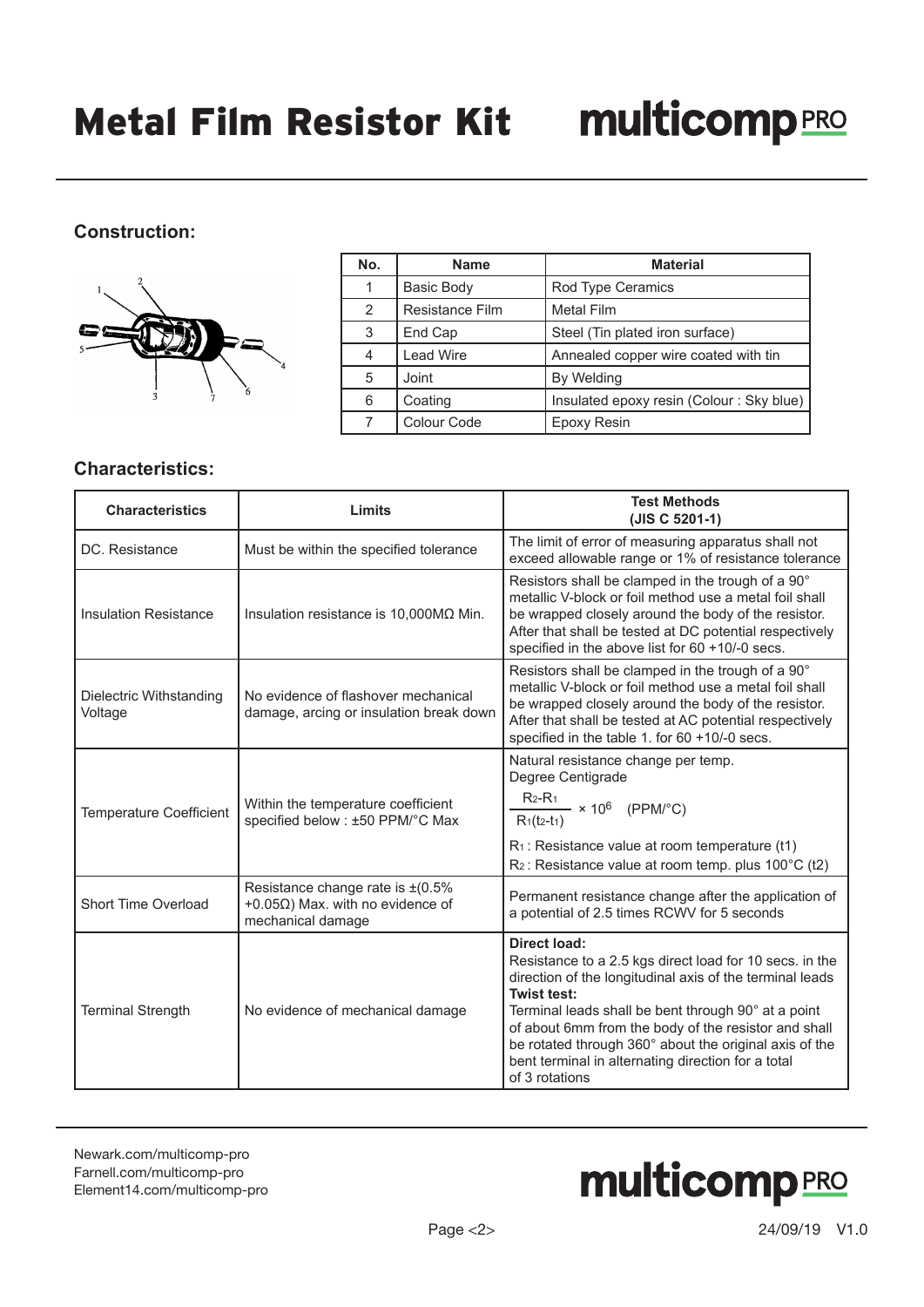| <b>Characteristics</b>             | Limits                                                                                                                   |                 | <b>Test Methods</b><br>(JIS C 5201-1)                                                                                                                                                                                                                                                                                                                                                                                            |                                                                                                                          |                                                                                                                          |  |
|------------------------------------|--------------------------------------------------------------------------------------------------------------------------|-----------------|----------------------------------------------------------------------------------------------------------------------------------------------------------------------------------------------------------------------------------------------------------------------------------------------------------------------------------------------------------------------------------------------------------------------------------|--------------------------------------------------------------------------------------------------------------------------|--------------------------------------------------------------------------------------------------------------------------|--|
| Solderability                      | 95 % coverage Min.                                                                                                       |                 | The area covered with a new, smooth, clean, shiny<br>and continuous surface free from concentrated<br>pinholes.<br>Test temp. of solder: $245^{\circ}$ C $\pm$ 3 $^{\circ}$ C<br>Dwell time in solder : $2 \sim 3$ seconds                                                                                                                                                                                                       |                                                                                                                          |                                                                                                                          |  |
| Soldering Temperature<br>Reference | Electrical characteristics shall be<br>satisfied. Without distinct deformation in<br>appearance.<br>(95 % coverage Min.) |                 | The leads immersed into solder bath to 3.2 to 4.8mm.<br>from the body. Permanent resistance change shall be<br>checked.<br>Wave soldering condition: (2 cycles Max.)<br>Pre-heat: $100 \sim 120^{\circ}$ C. 30 ±5 sec.<br>Suggestion solder temp.: $235 \approx 255^{\circ}$ C, 10 sec.(Max.)<br>Peak temp.: 260°C<br>Hand soldering condition:<br>Hand Soldering bit temp.: 380 ±10°C<br>Dwell time in solder : $3 + 1/-0$ sec. |                                                                                                                          |                                                                                                                          |  |
| Resistance to Soldering<br>Heat    | Resistance change rate is $\pm$ (1% +0.05 $\Omega$ )<br>Max, with no evidence of mechanical<br>damage                    |                 | Permanent resistance change when leads immersed<br>to 3.2 to 4.8mm from the body in 350°C ±10°C solder<br>for $3 \pm 0.5$ seconds                                                                                                                                                                                                                                                                                                |                                                                                                                          |                                                                                                                          |  |
| Temperature Cycling                | Resistance change rate is $\pm(1\% + 0.05\Omega)$<br>Max. with no evidence of mechanical<br>damage                       |                 | shown below:<br><b>Step</b><br>$\mathbf{1}$<br>2<br>3<br>4                                                                                                                                                                                                                                                                                                                                                                       | <b>Temperature</b><br>$-55^{\circ}$ C ± 3 $^{\circ}$ C<br>Room temp.<br>+155 $^{\circ}$ C ± 2 $^{\circ}$ C<br>Room temp. | Resistance change after continuous 5 cycles for duty<br><b>Time</b><br>30mins<br>10 to 15mins<br>30mins<br>10 to 15 mins |  |
| Vibration                          | Resistance change rate is<br>$±$ (1% + 0.05Ω) Max.                                                                       |                 |                                                                                                                                                                                                                                                                                                                                                                                                                                  |                                                                                                                          | 55Hz, 3 planes 2hrs each, Total amplitude = 1.5mm                                                                        |  |
|                                    | Resistance value                                                                                                         | $\triangle$ R/R | Resistance change after 1,000 hours (1.5 hours "on",                                                                                                                                                                                                                                                                                                                                                                             |                                                                                                                          |                                                                                                                          |  |
| Load life in Humidity              | Normal type<br>±1.5%                                                                                                     |                 | 0.5 hour "off") at RCWV in a humidity test chamber<br>controlled at 40°C ±2°C and 90 to 95 % relative<br>humidity                                                                                                                                                                                                                                                                                                                |                                                                                                                          |                                                                                                                          |  |
|                                    | <b>Resistance value</b>                                                                                                  | $\triangle$ R/R | 7.10 Permanent resistance change after 1,000 hours                                                                                                                                                                                                                                                                                                                                                                               |                                                                                                                          |                                                                                                                          |  |
| Load Life                          | Normal type<br>±1.5%                                                                                                     |                 | operating at RCWV with duty cycle of (1.5 hours "on",<br>0.5 hour "off") at 70°C ±2°C ambient                                                                                                                                                                                                                                                                                                                                    |                                                                                                                          |                                                                                                                          |  |
| Resistance to Solvent              | No deterioration of protective coatings<br>and markings                                                                  |                 | Specimens shall be immersed in a bath of<br>trichroethane completely for 3 minutes with ultrasonic                                                                                                                                                                                                                                                                                                                               |                                                                                                                          |                                                                                                                          |  |
| Pulse overload                     | Resistance change rate is<br>$\pm$ (1% + 0.05 $\Omega$ ) Max. with no evidence of<br>mechanical damage                   |                 |                                                                                                                                                                                                                                                                                                                                                                                                                                  | Resistance change after 10,000 cycles                                                                                    | (1 sec. "on", 25 secs. "off") at 4 times RCWV                                                                            |  |

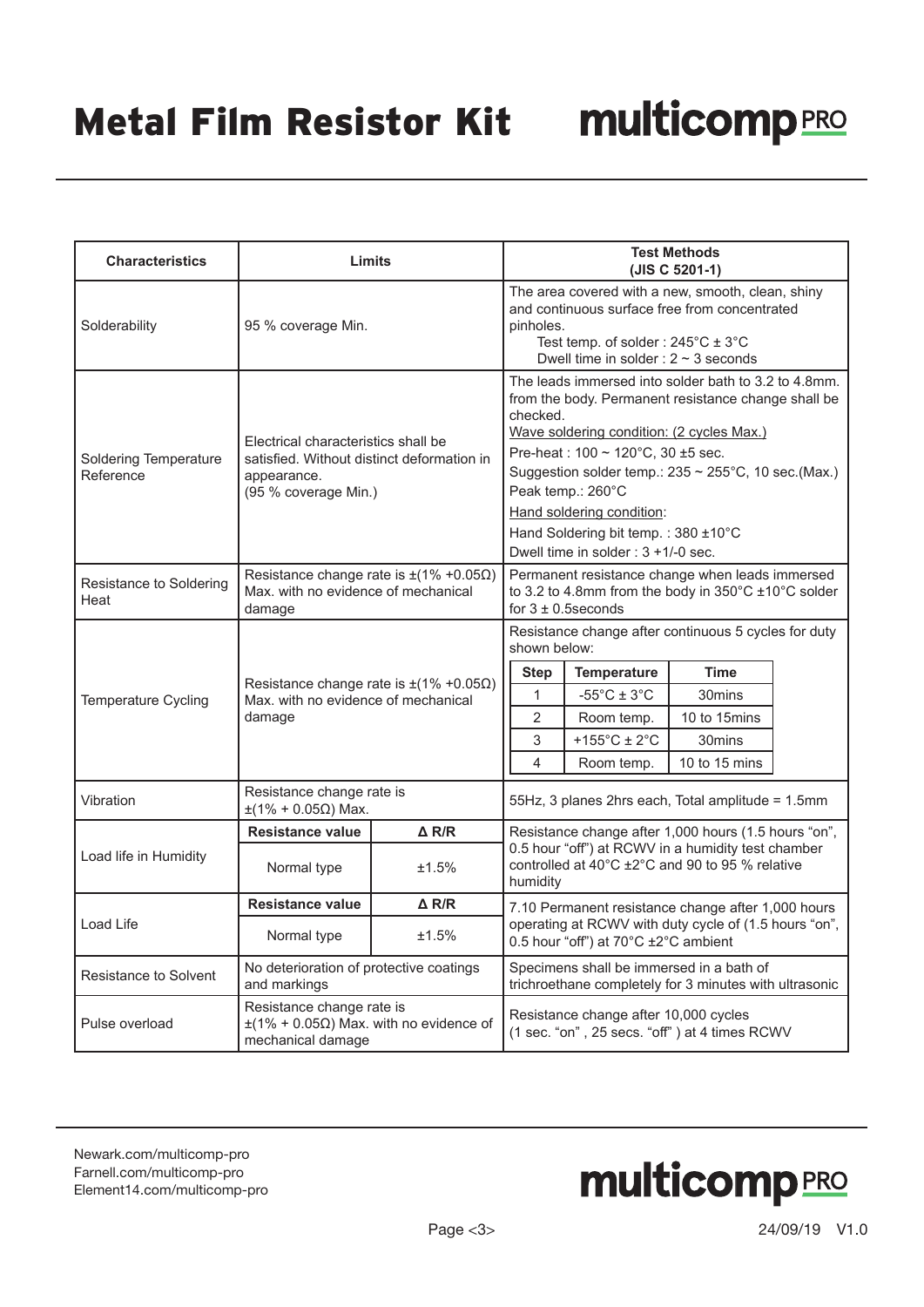## **Dimension:**



|                             |      |                   | <b>Dimension</b> |                  |              |  |
|-----------------------------|------|-------------------|------------------|------------------|--------------|--|
| <b>Power Rating</b><br>Type |      | D Max.            | . Max.           | $H \pm 3$        | $d \pm 0.05$ |  |
| MF                          | 1/2W | 3.5 <sub>mm</sub> | 10 <sub>mm</sub> | 28 <sub>mm</sub> | 0.54mm       |  |

#### **Painting method:**

Welding point, terminal and lead wire, is permissible to be exposed without the outer coated cover. The extent should be within 1/2 of the are angle.



#### **Marking:**

Resistor:

Resistors shall be marked with colour coding colours shall be in accordance with JIS C 0802



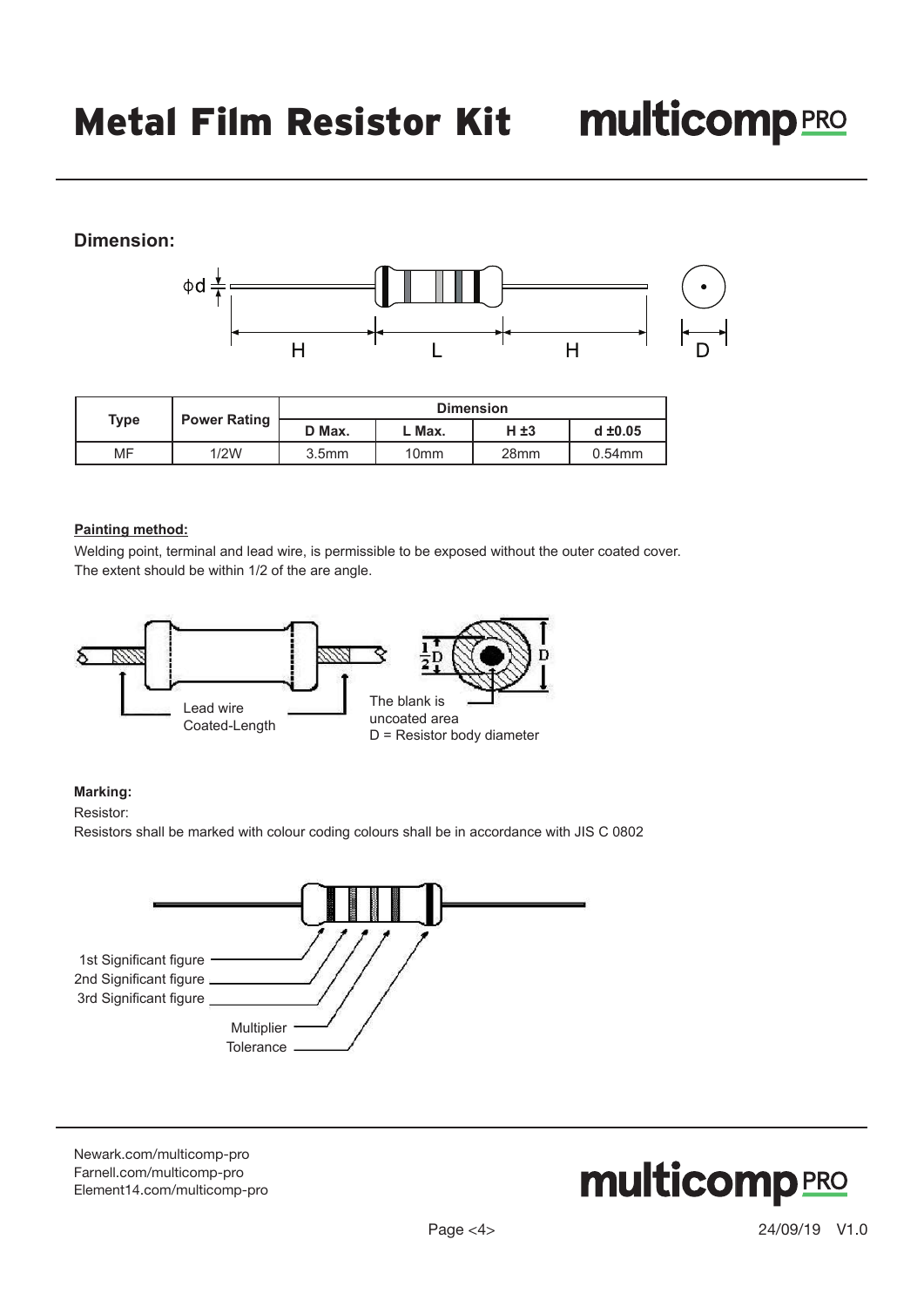## multicompRRO

## **Kit resistors:**

**Insert for Chip Kit**



## **Album for Chip Kit:**



### **Chip Kit Resistors:**

| : MF 1/2W 1% 50ppm (3.5x10) |
|-----------------------------|
|                             |
|                             |
|                             |
|                             |

| NO.             | Value           | NO. | Value           |
|-----------------|-----------------|-----|-----------------|
| 1               | 10R             | 20  | 62R             |
| $\overline{2}$  | 11 <sub>R</sub> | 21  | 68R             |
| 3               | 12R             | 22  | 75R             |
| $\overline{4}$  | 13R             | 23  | 82R             |
| 5               | 15R             | 24  | 91 <sub>R</sub> |
| 6               | 16 <sub>R</sub> | 25  | 100R            |
| $\overline{7}$  | 18R             | 26  | 110R            |
| 8               | 20R             | 27  | 120R            |
| 9               | 22R             | 28  | 130R            |
| 10 <sup>1</sup> | 24R             | 29  | 150R            |
| 11              | 27R             | 30  | 160R            |
| 12              | 30 <sub>R</sub> | 31  | 180R            |
| 13              | 33R             | 32  | 200R            |
| 14              | 36R             | 33  | 220R            |
| 15              | 39R             | 34  | 240R            |
| 16              | 43R             | 35  | 270R            |
| 17              | 47R             | 36  | 300R            |
| 18              | 51R             | 37  | 330R            |
| 19              | 56R             | 38  | 360R            |

| NO. | Value           |
|-----|-----------------|
| 39  | 390R            |
| 40  | 430R            |
| 41  | 470R            |
| 42  | 510R            |
| 43  | 560R            |
| 44  | 620R            |
| 45  | 680R            |
| 46  | 750R            |
| 47  | 820R            |
| 48  | 910R            |
| 49  | 1K              |
| 50  | 1K1             |
| 51  | 1K2             |
| 52  | 1K <sub>3</sub> |
| 53  | 1K5             |
| 54  | 1K6             |
| 55  | 1K8             |
| 56  | 2K              |
| 57  | 2K2             |
|     |                 |

| NO. | Value           |
|-----|-----------------|
| 58  | 2K4             |
| 59  | 2K7             |
| 60  | 3K              |
| 61  | 3K <sub>3</sub> |
| 62  | 3K <sub>6</sub> |
| 63  | 3K9             |
| 64  | 4K <sub>3</sub> |
| 65  | 4K7             |
| 66  | 5K1             |
| 67  | 5K6             |
| 68  | 6K2             |
| 69  | 6K8             |
| 70  | 7K <sub>5</sub> |
| 71  | 8K <sub>2</sub> |
| 72  | 9K1             |
| 73  | 10K             |
| 74  | 11K             |
| 75  | 12K             |
| 76  | 13K             |